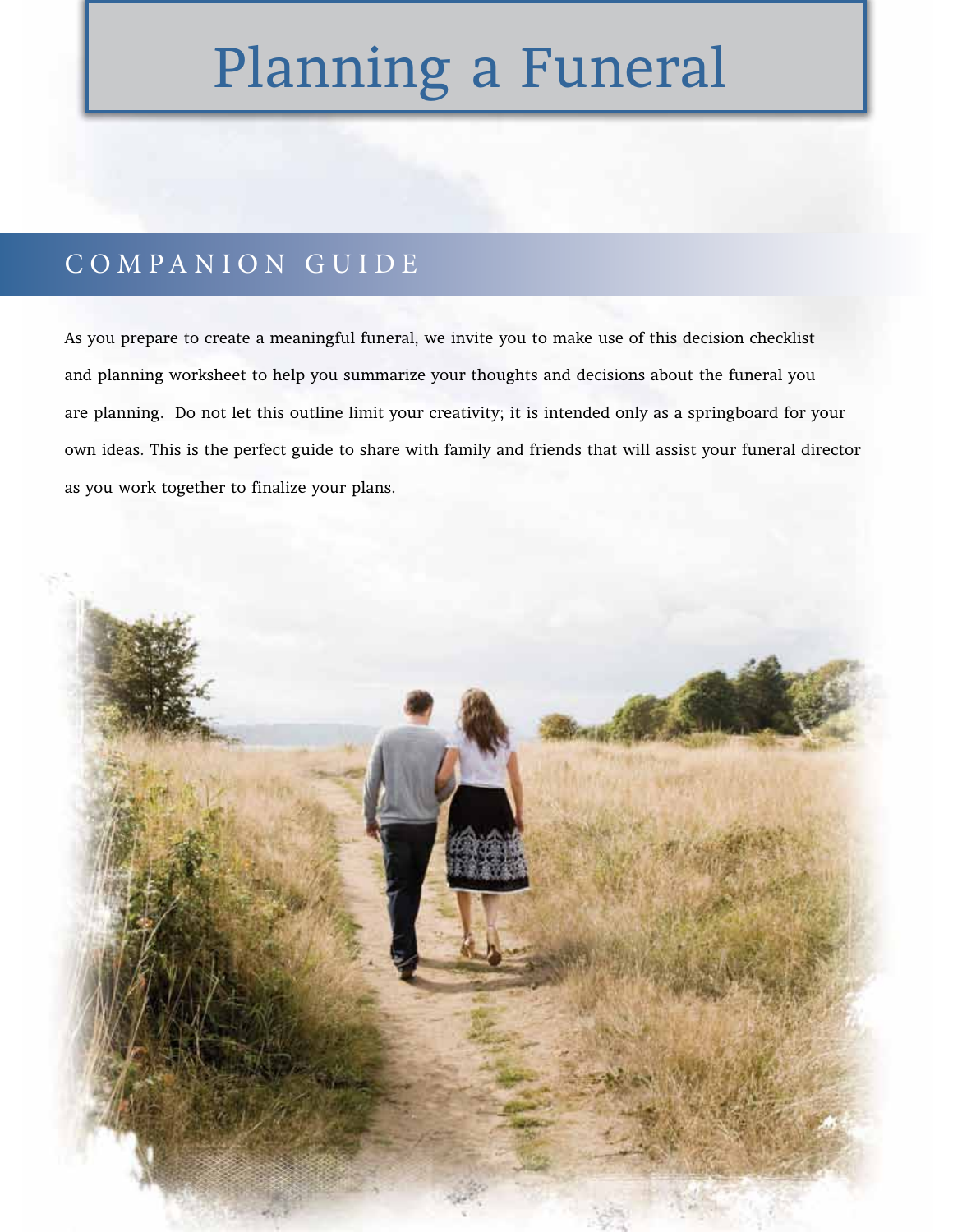## Decision Checklist to Ensure You Have a Meaningful Funeral

Whether you choose burial or cremation, below you will find a checklist of the key topics and decisions you should review with your funeral home when planning a meaningful funeral for a loved one.

| <b>Burial Funeral Arrangements</b>                                                                                         | <b>Cremation Funeral Arrangements</b>                                                                                          |
|----------------------------------------------------------------------------------------------------------------------------|--------------------------------------------------------------------------------------------------------------------------------|
| Provide life story information                                                                                             | Provide life story information                                                                                                 |
| Discuss disposition & personalization plans                                                                                | Discuss disposition & personalization plans                                                                                    |
| Review ceremony & tribute options                                                                                          | Review ceremony & tribute options                                                                                              |
| Select personalized tribute merchandise<br>Casket<br>Vault<br>Cemetery & monument needs<br>Keepsakes & remembrance jewelry | Select personalized tribute merchandise<br>Casket or Container<br>Memorial Urn<br>Urn Vault<br>Keepsakes & remembrance jewelry |
| Choose memorialization items<br>Stationery<br>Memorial books<br>Acknowledgement cards<br>Video tributes                    | Choose memorialization items<br>Stationery<br>Memorial books<br>Acknowledgement cards<br>Video tributes                        |
| Finalize payment plan                                                                                                      | Finalize payment plan                                                                                                          |
| Review next steps & final arrangements                                                                                     | Review next steps & final arrangements                                                                                         |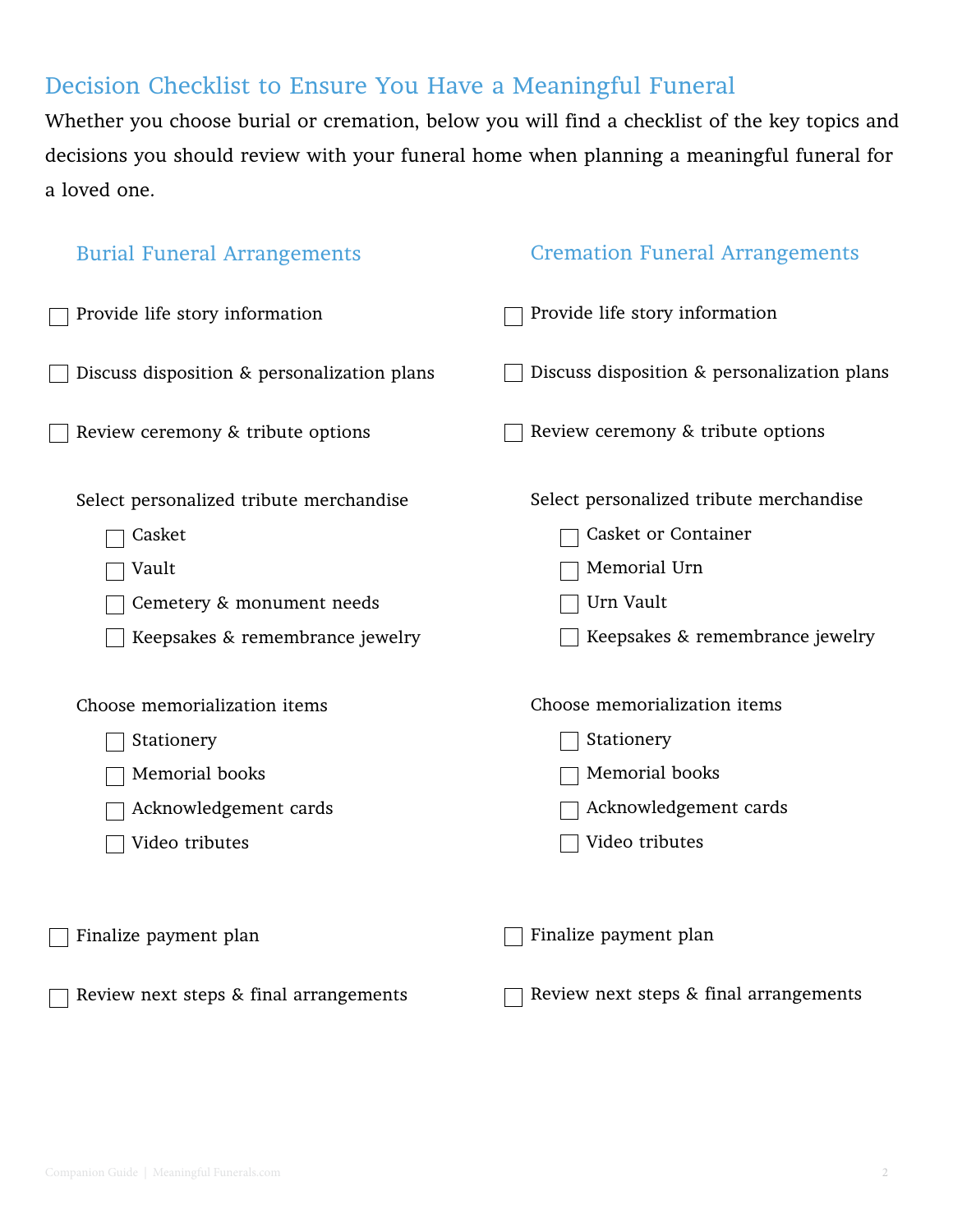## Biographical Information of Loved One

|                                         | Date of birth: Date of death: 2008 Date of death:                                                                                                                                                                    |
|-----------------------------------------|----------------------------------------------------------------------------------------------------------------------------------------------------------------------------------------------------------------------|
|                                         |                                                                                                                                                                                                                      |
|                                         | Father's Name: _________________ Mother's Name and Maiden Name: _________________                                                                                                                                    |
|                                         | Biographical info: if married include date and place of marriage and spouse's maiden name:                                                                                                                           |
|                                         | ,我们也不能会有什么。""我们的人,我们也不能会有什么?""我们的人,我们也不能会有什么?""我们的人,我们也不能会有什么?""我们的人,我们也不能会有什么?""                                                                                                                                    |
| include during the service):            | <u> 1989 - Andrea Santana, amerikana amerikana amerikana amerikana amerikana amerikana amerikana amerikana amerika</u><br>Survivors (list family and friends and other relationships you will want to acknowledge or |
|                                         | ,我们也不会有什么。""我们的人,我们也不会有什么?""我们的人,我们也不会有什么?""我们的人,我们也不会有什么?""我们的人,我们也不会有什么?""我们的人                                                                                                                                     |
|                                         | ,我们也不会有什么。""我们的人,我们也不会有什么?""我们的人,我们也不会有什么?""我们的人,我们也不会有什么?""我们的人,我们也不会有什么?""我们的人                                                                                                                                     |
|                                         | Attributes or passions of the person who died that you want to be sure to honor:                                                                                                                                     |
|                                         |                                                                                                                                                                                                                      |
|                                         |                                                                                                                                                                                                                      |
| Memories to share:                      |                                                                                                                                                                                                                      |
|                                         |                                                                                                                                                                                                                      |
|                                         |                                                                                                                                                                                                                      |
|                                         |                                                                                                                                                                                                                      |
| Obituary (special thoughts to include): |                                                                                                                                                                                                                      |
|                                         |                                                                                                                                                                                                                      |
|                                         |                                                                                                                                                                                                                      |
|                                         |                                                                                                                                                                                                                      |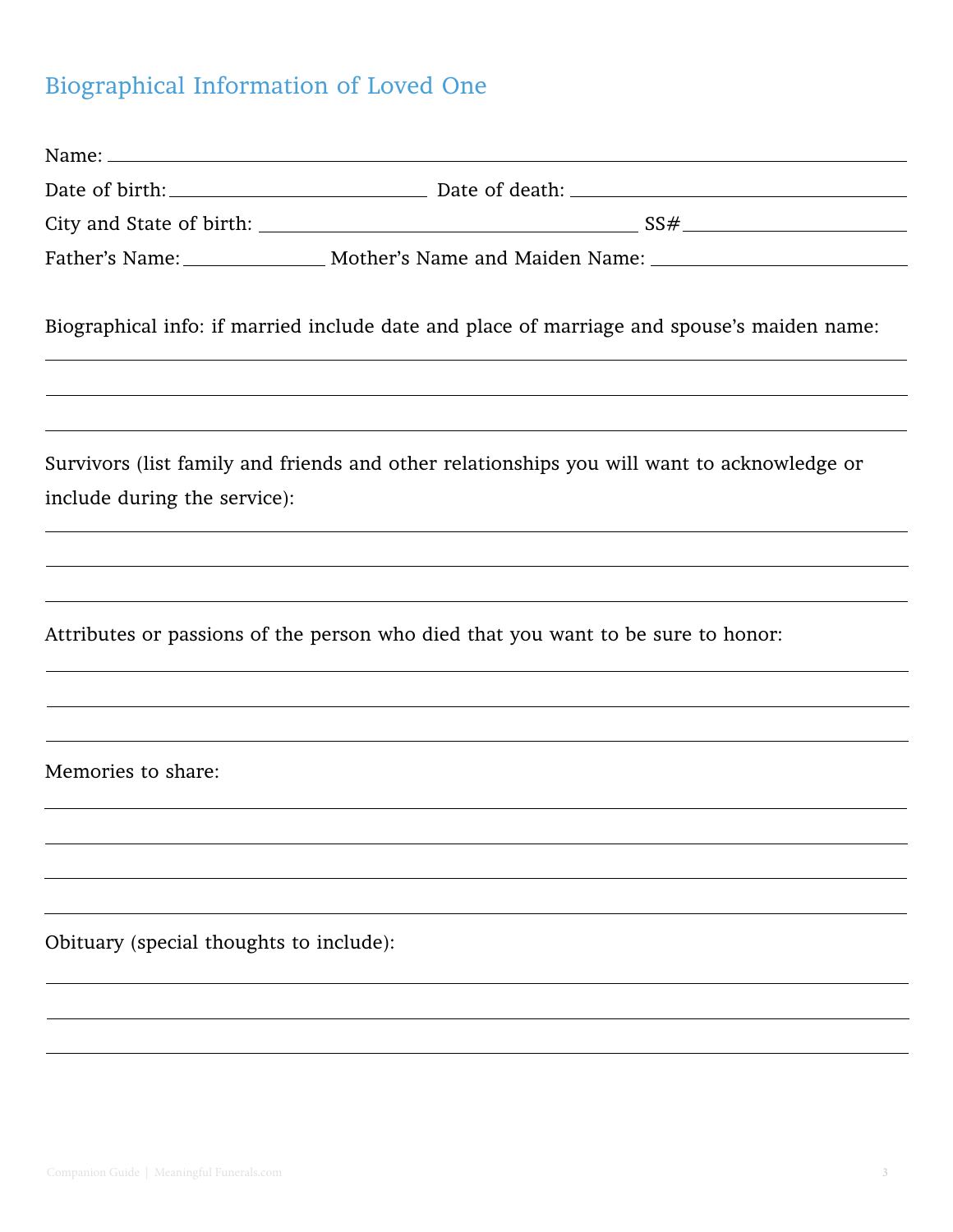| Disposition                                             |        |           |
|---------------------------------------------------------|--------|-----------|
| What will you do with the body?                         | Burial | Cremation |
| If buried, what is the name of the cemetery?            |        |           |
| If cremated, where will the cremated remains be placed? |        |           |
| Vigitation on Mamorial Deception Location               |        |           |

| Visitation or Memorial Reception Location |                                                                                   |  |  |  |
|-------------------------------------------|-----------------------------------------------------------------------------------|--|--|--|
|                                           |                                                                                   |  |  |  |
| Personal touches to be included:          |                                                                                   |  |  |  |
|                                           |                                                                                   |  |  |  |
|                                           |                                                                                   |  |  |  |
| <b>Funeral Ceremony</b>                   |                                                                                   |  |  |  |
|                                           |                                                                                   |  |  |  |
| Type of service:                          |                                                                                   |  |  |  |
|                                           |                                                                                   |  |  |  |
|                                           |                                                                                   |  |  |  |
| Person to lead ceremony:                  |                                                                                   |  |  |  |
|                                           | ,我们也不能在这里的时候,我们也不能在这里的时候,我们也不能会在这里的时候,我们也不能会在这里的时候,我们也不能会在这里的时候,我们也不能会在这里的时候,我们也不 |  |  |  |
|                                           | Others who might want to speak or share memories:                                 |  |  |  |
|                                           |                                                                                   |  |  |  |
|                                           | ,我们也不会有什么。""我们的人,我们也不会有什么?""我们的人,我们也不会有什么?""我们的人,我们也不会有什么?""我们的人,我们也不会有什么?""我们的人  |  |  |  |
|                                           |                                                                                   |  |  |  |
| Pallbearers:                              |                                                                                   |  |  |  |